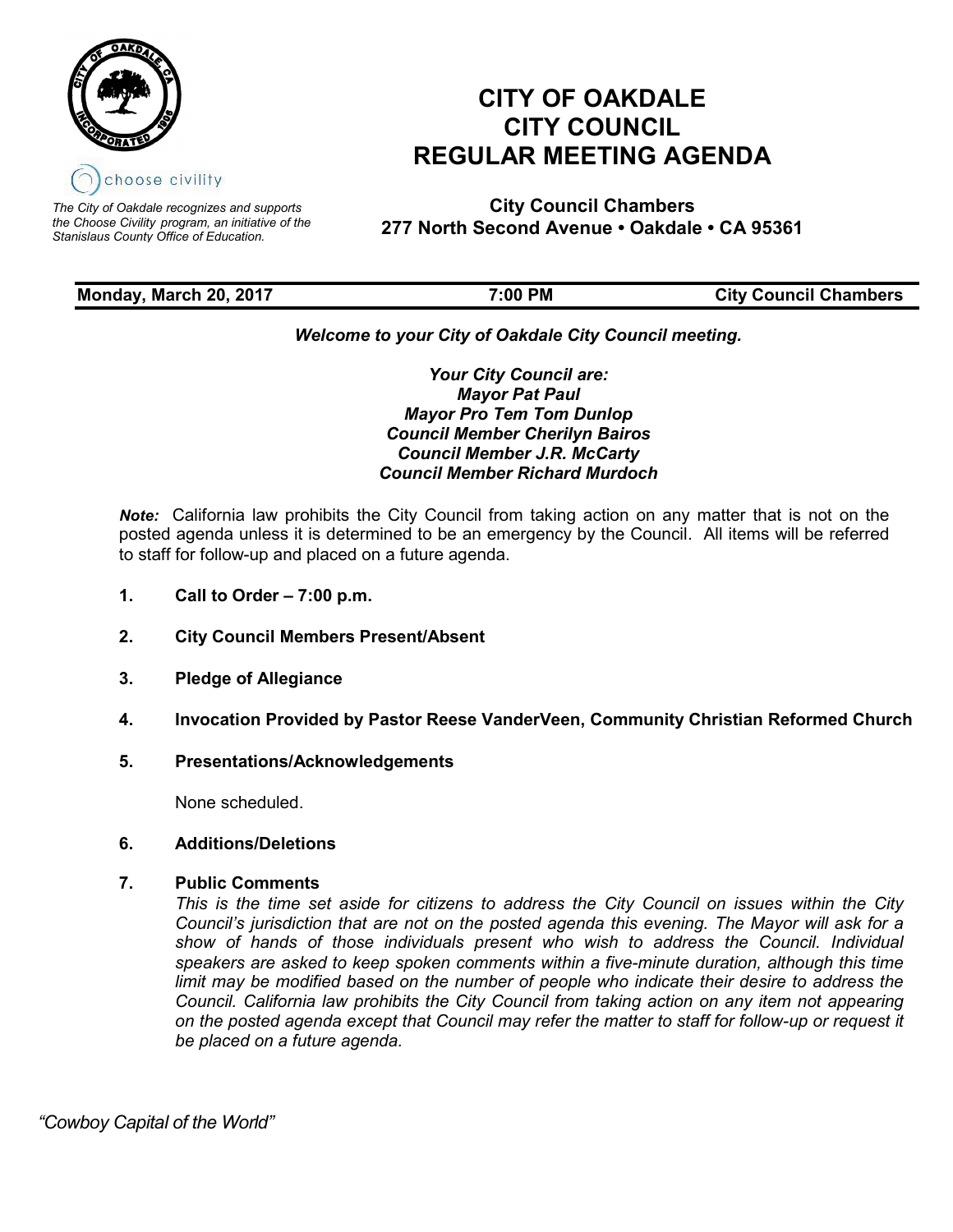# **CITY OF OAKDALE CITY COUNCIL REGULAR MEETING AGENDA Monday, March 20, 2017**

#### **Next City Council Resolution: 2017-023 Next Ordinance: 1248**

#### **8. Appointment to Boards and Commissions**

- 8.1: Consider Reappointment of Wayne Pacheco to the Planning Commission.
- 8.2: Consider Reappointment of Amber Dreiling to the Parks and Recreation Commission.
- 8.3: Consider Reappointment of Robert Taylor to the Tourism Business Improvement District Advisory Board.

#### **9. City Council Consent Agenda**

The consent agenda is comprised of Items 9.1 through 9.7. Unless there is discussion by a member of the audience/Council they may be approved in one motion.

- 9.1: Approve the Regular City Council Meeting Minutes of March 6, 2017.
- 9.2: Receive and File the Warrant List for the period of March 2, 2017 to March 15, 2017.
- 9.3: Waive Readings of Ordinances/Resolutions except by Title.
- 9.4: Adopt Resolution 2017- , a Resolution of the City Council of the City of Oakdale Accepting the 2016 Annual General Plan Progress Report and the 2016 Annual Housing Element Progress Report.
- 9.5: Adopt Resolution 2017-\_\_\_, a Resolution of the City Council of the City of Oakdale Authorizing the Oakdale Police Department to Receive Excess Federal Property through the California Public Safety Procurement Program (CPSPP).
- 9.6: Adopt Resolution 2017-, a Resolution of the City Council of the City of Oakdale Authorizing the City Manager to execute a Subdivision Improvement Agreement (SIA) for the Belmont at Bridle Ridge Phase 4 Subdivision (formerly known as Villas 2 at Bridle Ridge Village "J") and Authorizing the City Clerk to File the SIA and Final Subdivision Map with the Stanislaus County Clerk Recorder's Office.
- 9.7: Approve by Minute Order City Co-sponsorship of the Oakdale Sunrise Rotary Club Hot Dogs in the Park Event.

#### **10. Public Hearings**

10.1: Consider Water Rate Adjustments. Notice mailed by United States Postal Service to Ratepayers on February 6, 2017.

Recommended Action:

- (1) Open Public Hearing and Receive and Accept Public Comment and Protests to the Rate Increases; and,
- (2) Continue the Public Hearing to the April 3, 2017 Regular City Council Meeting.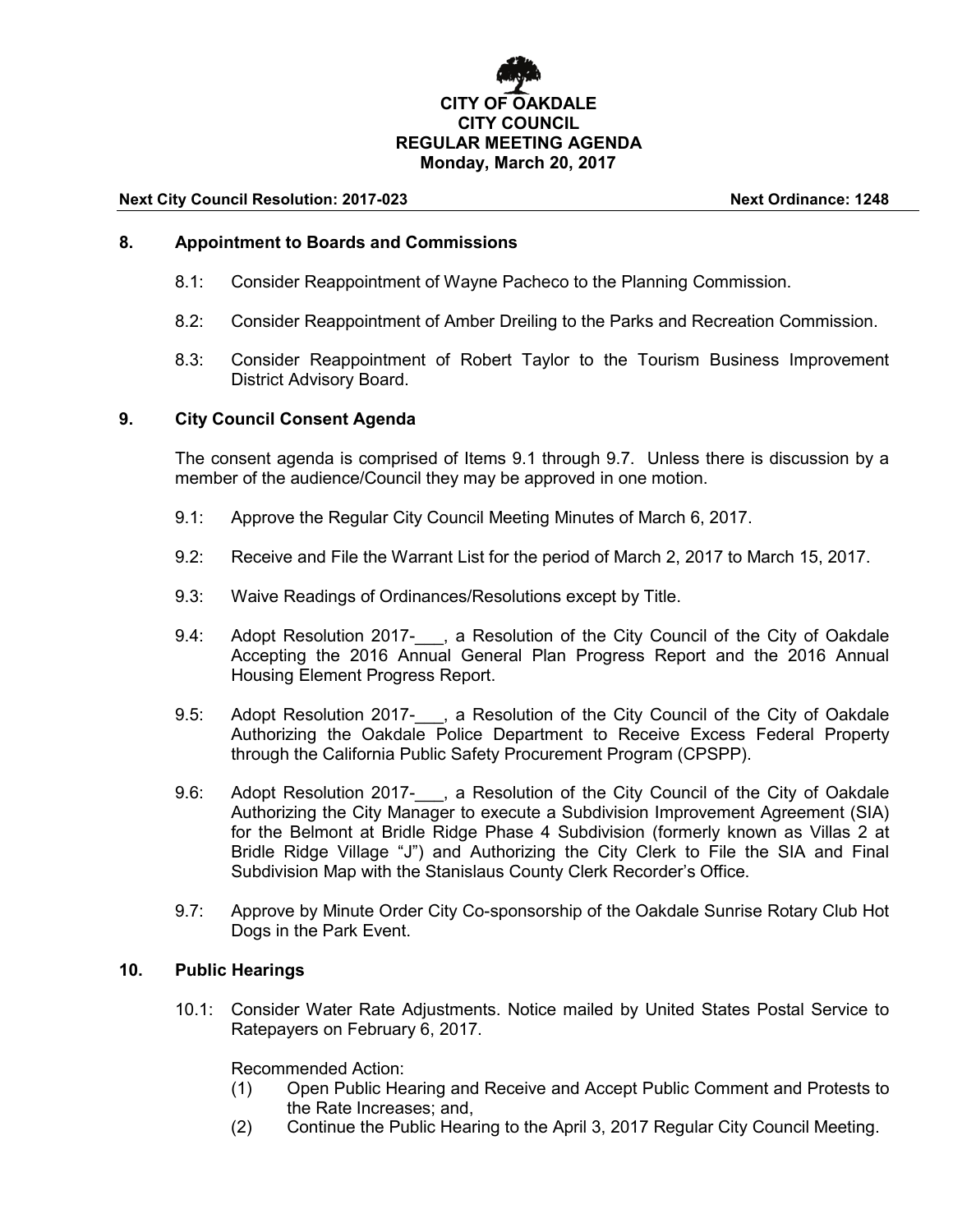

#### **Next City Council Resolution: 2017-023 Next Ordinance: 1248**

#### **11. Staff Reports**

11.1: Consider a Resolution of the City of Oakdale City Council Recognizing the Efforts and Concluding the Appointments to the Airport Ad Hoc Committee.

Recommended Action: Adopt Resolution 2017-<sub>, a</sub> Resolution of the City of Oakdale City Council Recognizing the Efforts and Concluding the Appointments to the Airport Ad Hoc Committee.

11.2: Consider a Resolution of the City of Oakdale City Council Accepting Site Remediation Grant in the Amount of \$355,000.00; Authorizing the City Manager to Approve Contract Change Order No. 3 in the amount of \$336,227.31; Authorizing \$18,772.69 for Contingencies; and Appropriating an Additional \$30,000.00 for Construction Engineering Oversight funded from California Natural Resources Agency Prop 84 Grant for the Valley View Access Trail and Site Remediation Work.

Recommended Action: Adopt Resolution 2017-\_\_\_, a Resolution of the City of Oakdale City Council Accepting Site Remediation Grant in the Amount of \$355,000.00; Authorizing the City Manager to Approve Contract Change Order No. 3 in the amount of \$336,227.31; Authorizing \$18,772.69 for Contingencies; and Appropriating an Additional \$30,000.00 for Construction Engineering Oversight funded from California Natural Resources Agency Prop 84 Grant for the Valley View Access Trail and Site Remediation.

11.3: Consider Accepting by Minute Order the February 2017 Treasurer's Report.

Recommended Action: Accept by Minute Order, the February 2017 Treasurer's Report.

11.4: Consider a Resolution of the City of Oakdale City Council Authorizing City Manager Execution of a Contract between the City of Oakdale and Harris and Associates for Annual Engineer's Reports for Lighting and Landscape Maintenance Districts and Services for the Community Facilities Districts for an Annual Cost Of \$17,200.00.

Recommended Action: Adopt Resolution 2017- , a Resolution of the City of Oakdale City Council Authorizing City Manager Execution of a Contract between the City of Oakdale and Harris and Associates for Annual Engineer's Reports for Lighting and Landscape Maintenance Districts and Services for the Community Facilities Districts for an Annual Cost Of \$17,200.00.

11.5: Consider a Resolution of the City of Oakdale City Council Authorizing the Allocation and Expenditure of \$35,000.00 in Oakdale Economic Development Fund 245 for the Oakdale Economic Development Digital City Project.

Recommended Action: Adopt Resolution 2017- , a Resolution of the City of Oakdale City Council Authorizing the Allocation and Expenditure of \$35,000.00 in Oakdale Economic Development Fund 245 for the Oakdale Economic Development Digital City Project.